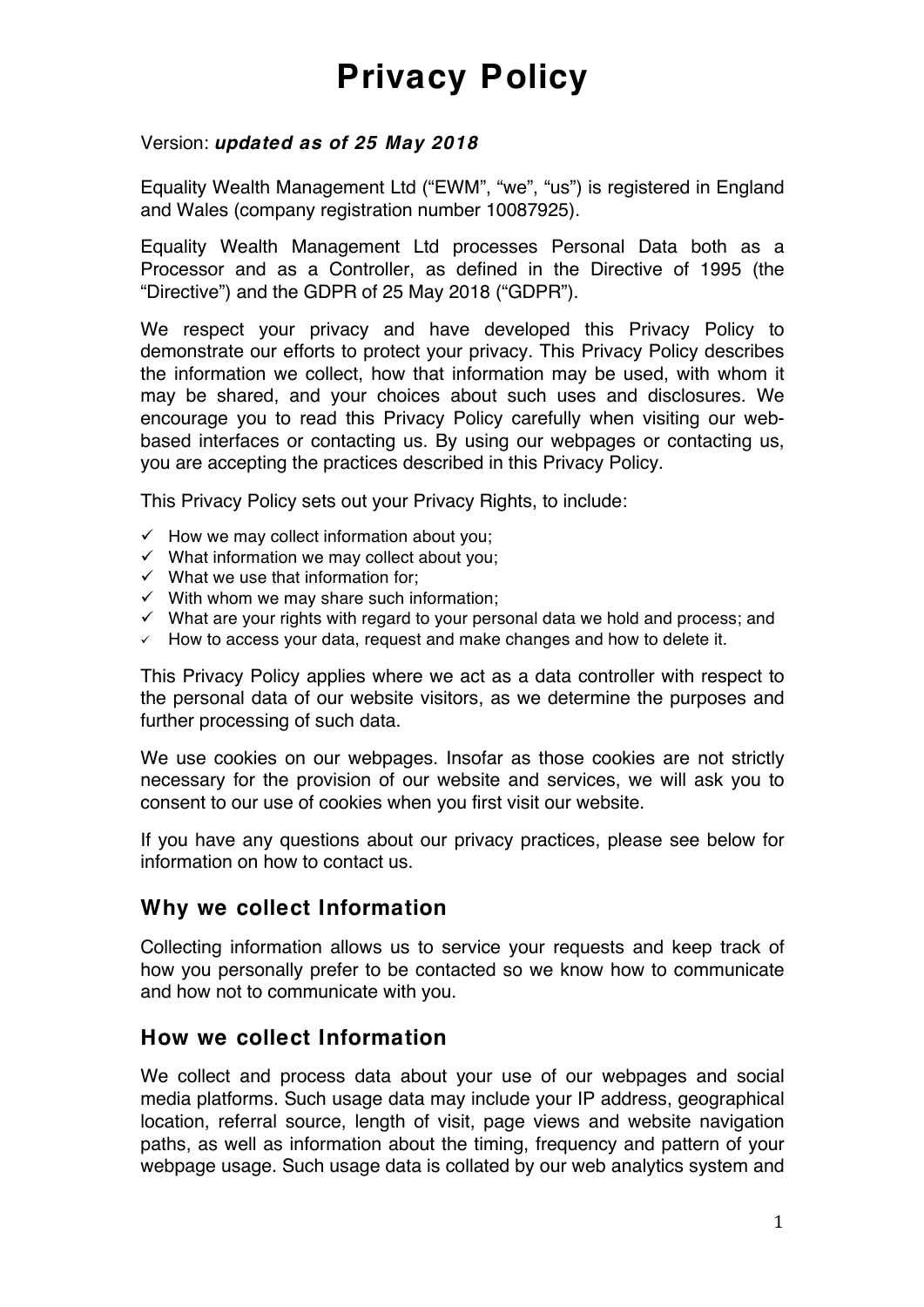Google Analytics and such usage data may be processed for us to better understand and improve the user experience when visiting our webpages and/or submitting specific information or service requests.

When you visit our webpages, we may assign your device one or more cookies to facilitate access to our webpages and to personalize your experience. Through the use of a cookie, we also may automatically collect information about your activity on our webpages, such as the pages you visit, the time and date of your visits and the links you click.

We may allow service providers, advertising companies and ad networks, and other third parties to display advertisements on our webpages. Such companies may use tracking technologies, such as cookies or web beacons, to collect information about users who view or interact with their advertisements. We do not share with third parties any personal information that has not been rendered anonymous prior to such possible sharing. Some of these third-party advertising companies may be advertising networks that may feature in services such as [Your Online Choices](http://www.youronlinechoices.com/), which offers a single location to opt out of ad targeting from member companies. Opting out will not decrease the number of advertisements you see.

We collect and process your personal information, which may include your name, phone number, geographical location and email address, whether collected via email or other web-based correspondence (including social media interaction), or phone or in-person conversations. This personal data may be processed for the purposes of us servicing specific requests made by you for information or services. We may collect and process information contained in any request or enquiry you submit to us, and such data may be processed for the purposes of sending relevant information and/or possible services to you.

In addition to the specific purposes for which we may process your personal data set out above, we may also process your personal data where such processing is necessary for compliance with a legal obligation.

By submitting a request or enquiry to us, you give consent for us to use any such data to service your request and/or enquiry.

#### **How we use the Information we collect**

We may use information that we collect about you to:

- $\checkmark$  Deliver and improve our products and services, and manage our business;
- $\checkmark$  Respond to your requests for information and/or services;
- $\checkmark$  Perform research and analysis about your use of our content, webpage designs, and services;
- $\checkmark$  Communicate with you by email, postal mail, telephone and/or mobile devices about information or services that may be of interest to you, either from us or from third parties;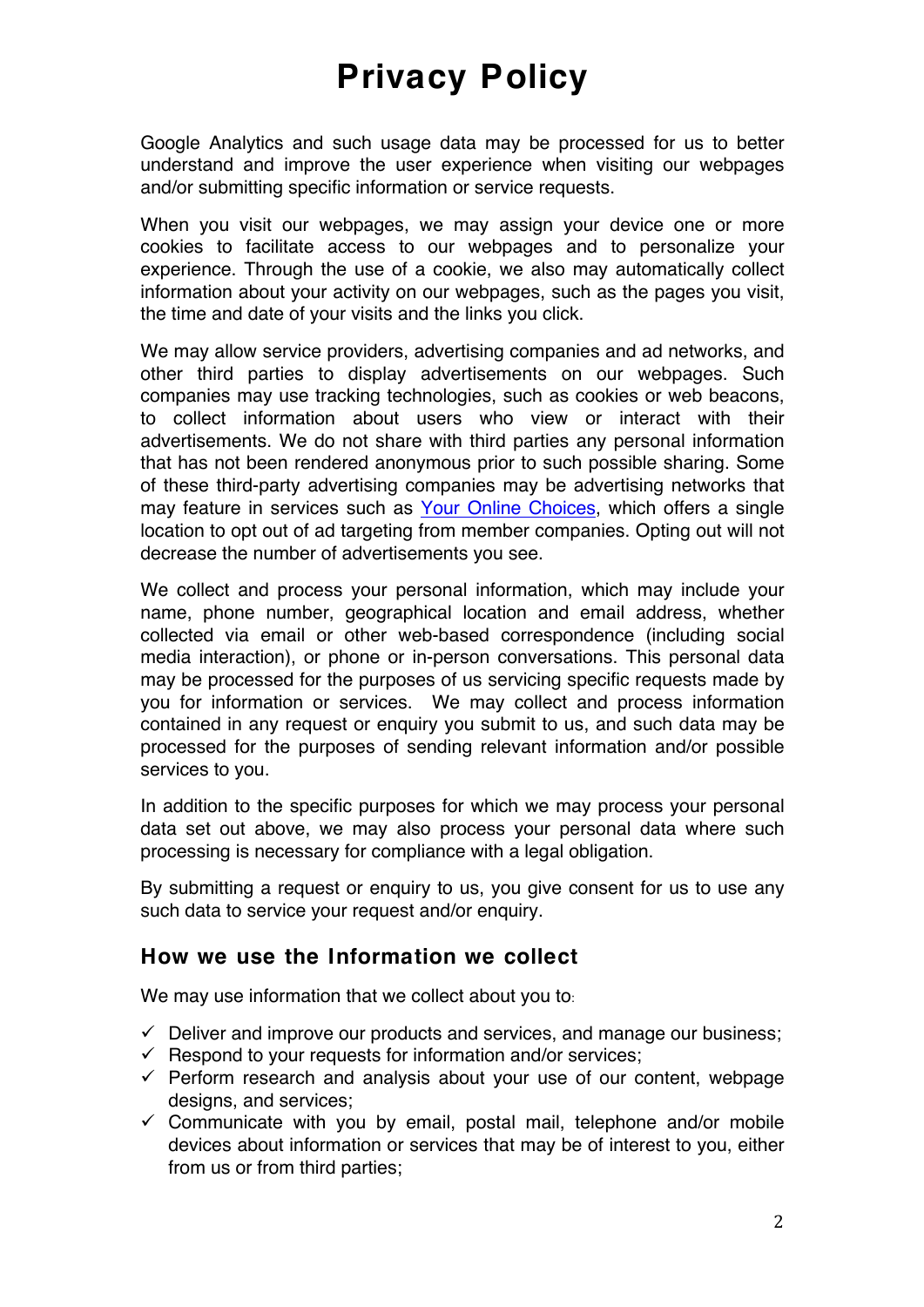- $\checkmark$  Develop, display, and track content and advertising tailored to your interests, including providing our advertisements to you when you visit other sites;
- $\checkmark$  Website analytics;
- $\checkmark$  Enforce or exercise any rights.

#### **With whom we may share Your Information**

We do not share your personal information with third parties except when you submit to us a specific request for such data to be shared with a third party, e.g. one of our LGBT Accredited Financial Advisors. Such third parties may then be granted access to personal information needed to perform their functions but are not permitted to share or use such information for any unrelated purposes.

We may have to share your personal information In response to a subpoena or similar investigative demand, a court order, or a request for cooperation from a law enforcement or other government agency; to establish or exercise our legal rights; to defend against legal claims; or as otherwise required by law. In such cases, we may raise or waive any legal objection or right available to us.

We may share your personal information in connection with a substantial corporate transaction, such as the sale of our business, a divestiture, merger, consolidation, or asset sale, or in the unlikely event of bankruptcy.

We may use and share non-personal information and may combine nonpersonal information we collect with additional non-personal information collected from other sources. We also may share aggregated, non-personal information, or personal information in hashed, non-human readable form, with third parties, including advisors, advertisers and investors, for the purpose of conducting general business analysis or other business purposes. To opt-out of cookies that may be set by third-party data or advertising partners, please go to<http://www.aboutads.info/choices/>

#### **Your Information – How to Access**

You have the right to request access to the data we hold on you. You can do this by contacting [info@equality-wealth.com](mailto:info@equality-wealth.com) and we will then make sure to provide you with a copy of the data we hold on file about you. In order to comply with your request, we may ask you to verify your identity. We fulfil requests by sending you a copy electrically.

### **Your Information - Correction and Deletion**

If you believe that the information we hold about you is incorrect, you are welcome to contact us so we can update it and keep your data accurate.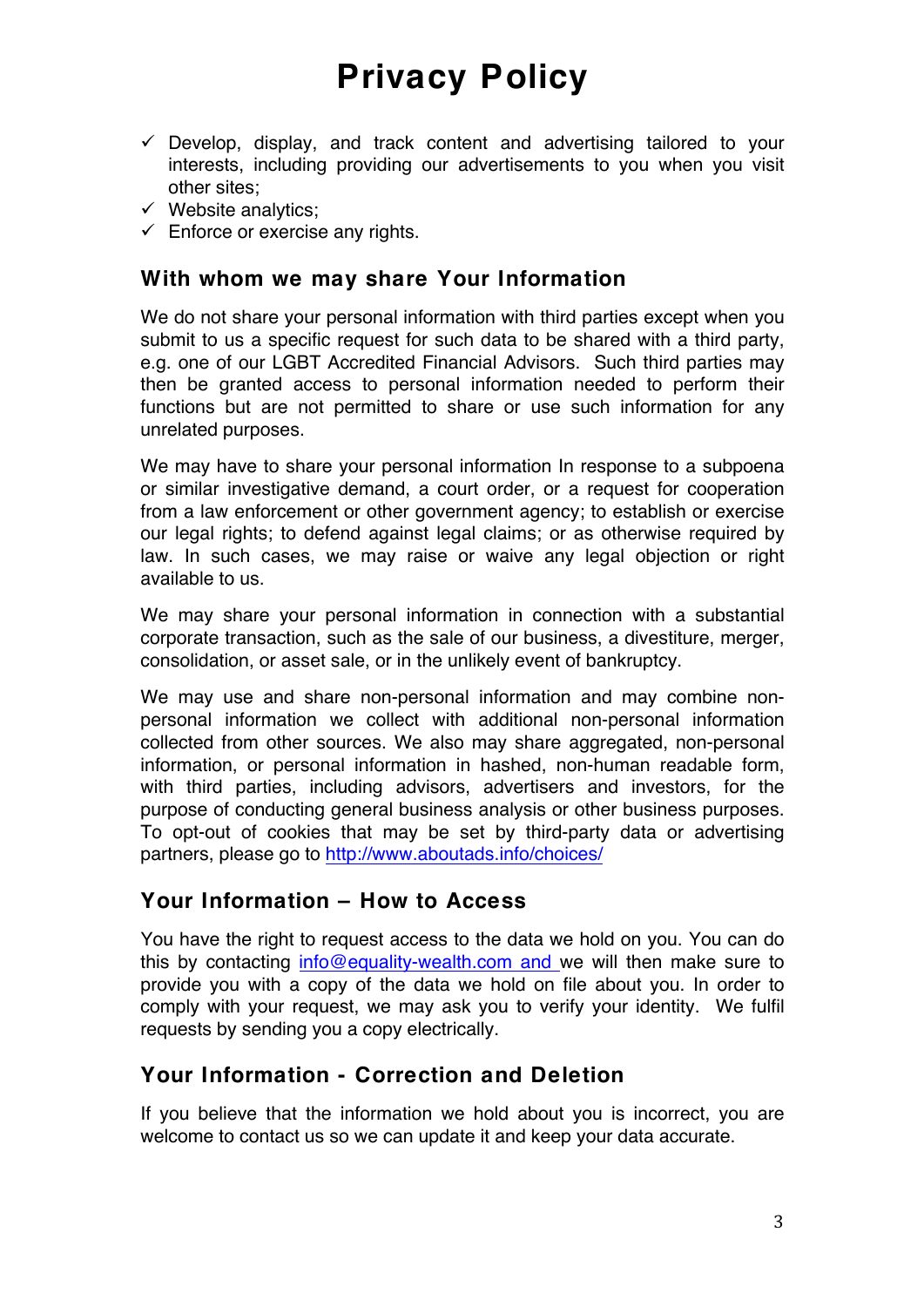Our standard practice is to only hold your data for as long as it is required. This will vary depending on the activity for which the data is being used. However, we are wholly aware of our obligations under the Data Protection Act and the GDPR, and we make every effort to ensure that we only hold on to your data for as long as it is required.

Because data is such a key part of helping us to achieve our objectives, we have set out the following retention policy: when your data has been communicated to us by you as part of a request for information and/or service, we will retain your information indefinitely unless explicitly requested otherwise by you.

If at any point you wish for us to delete your information, you can contact us at info@equality-wealth.com. Please note that information that we might be required to keep for legal reasons will not be deleted.

It is your right to ask that your information be erased from our records whenever you wish, but please be aware that when we do, we will lose all of your preferences, including possible requests to opt out from certain types of communications.

### **"Do Not Track" Disclosure**

Do Not Track ("DNT") is a privacy preference that users can set in their web browsers, to inform websites that they do not want certain information about their webpage visits collected. We are committed to providing you with meaningful choices about the information we collect and that is why we provide the opt-out links above. However, we do not recognise or respond to any DNT signals, as the Internet industry works toward defining exactly what DNT means, what it means to comply with DNT, and a common approach to responding to DNT.

## **Third-Party Websites**

There are places on our webpages and social media platforms where you may click on a link to access other websites that do not operate under this Privacy Policy. For example, if you click on an advertisement on our Service, you may be taken to a website that we do not control. These third- party websites may independently solicit and collect information from you, including personal information, and in some instances, provide us with information about your activities on those websites. We recommend that you consult the privacy statements of all third-party websites you visit.

### **How we protect Your Information**

We take security measures to help safeguard your personal information from unauthorised access and disclosure. However, no system can be completely secure. Therefore, although we take steps to secure your information, we do